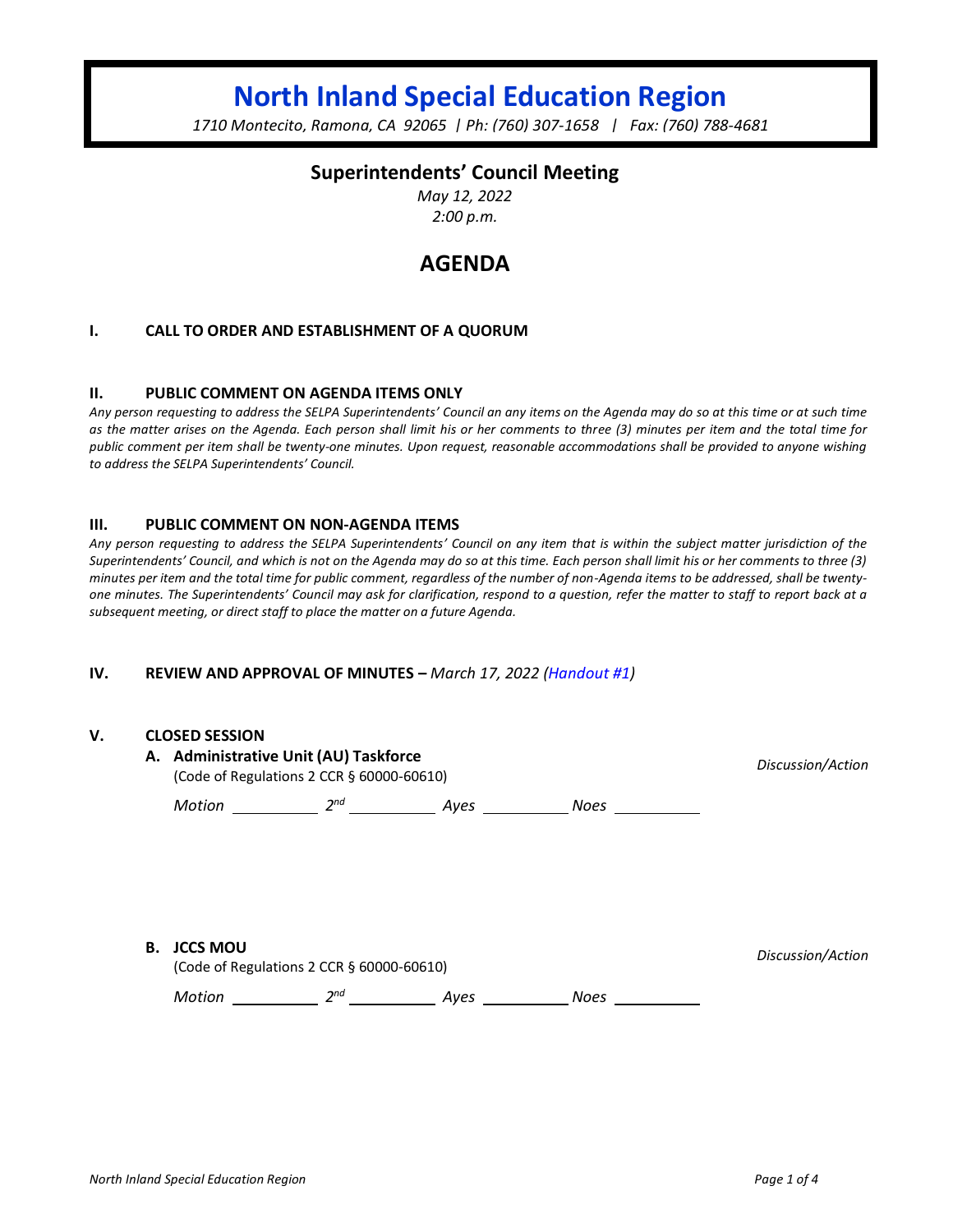| VI. | <b>PUBLIC MEETING - Discussion/Action</b> |                                                    |                                                                             |                                                                                                                                                                           |                                                                                                                                                                                        |                   |
|-----|-------------------------------------------|----------------------------------------------------|-----------------------------------------------------------------------------|---------------------------------------------------------------------------------------------------------------------------------------------------------------------------|----------------------------------------------------------------------------------------------------------------------------------------------------------------------------------------|-------------------|
|     |                                           | A. Report any action resulting from Closed Session | Discussion/Action                                                           |                                                                                                                                                                           |                                                                                                                                                                                        |                   |
|     |                                           |                                                    |                                                                             |                                                                                                                                                                           |                                                                                                                                                                                        |                   |
|     |                                           |                                                    |                                                                             | B. 2022-23 Local Plan - Annual Budget and Service Plans (Handout #2)<br>The 2022-23 Local Plan will be submitted for review and approval by the Superintendents' Council. |                                                                                                                                                                                        | Discussion/Action |
|     |                                           | Superintendents' Council.                          |                                                                             | C. 2021-22 Funding Allocation – Projected P2 (Handout #3)                                                                                                                 | The updated 2021-22 NISER Funding Allocation Packet will be submitted for review and approval by the                                                                                   | Discussion/Action |
|     |                                           |                                                    |                                                                             | A review of the 2021-22 PPPSS Calculation for districts serving students in Private Schools.                                                                              | D. Parentally Place Private School Students (PPPSS) - Calculation ( <i>Handout #4</i> )<br>Motion ______________ 2 <sup>nd</sup> _______________ Ayes ______________ Noes ____________ | Discussion        |
|     |                                           |                                                    | E. 2021-22 High Cost Pool Claims (Handout #5)                               | The 2021-22 Claims will be submitted for review and approval by the Superintendents' Council.                                                                             |                                                                                                                                                                                        | Discussion/Action |
|     | F.                                        |                                                    | A review of the Average Salary rates used for the Calculation will be done. | 2022-23 IntraSELPA Transfer Calculation Rate Review (Handout #6)                                                                                                          |                                                                                                                                                                                        | Discussion/Action |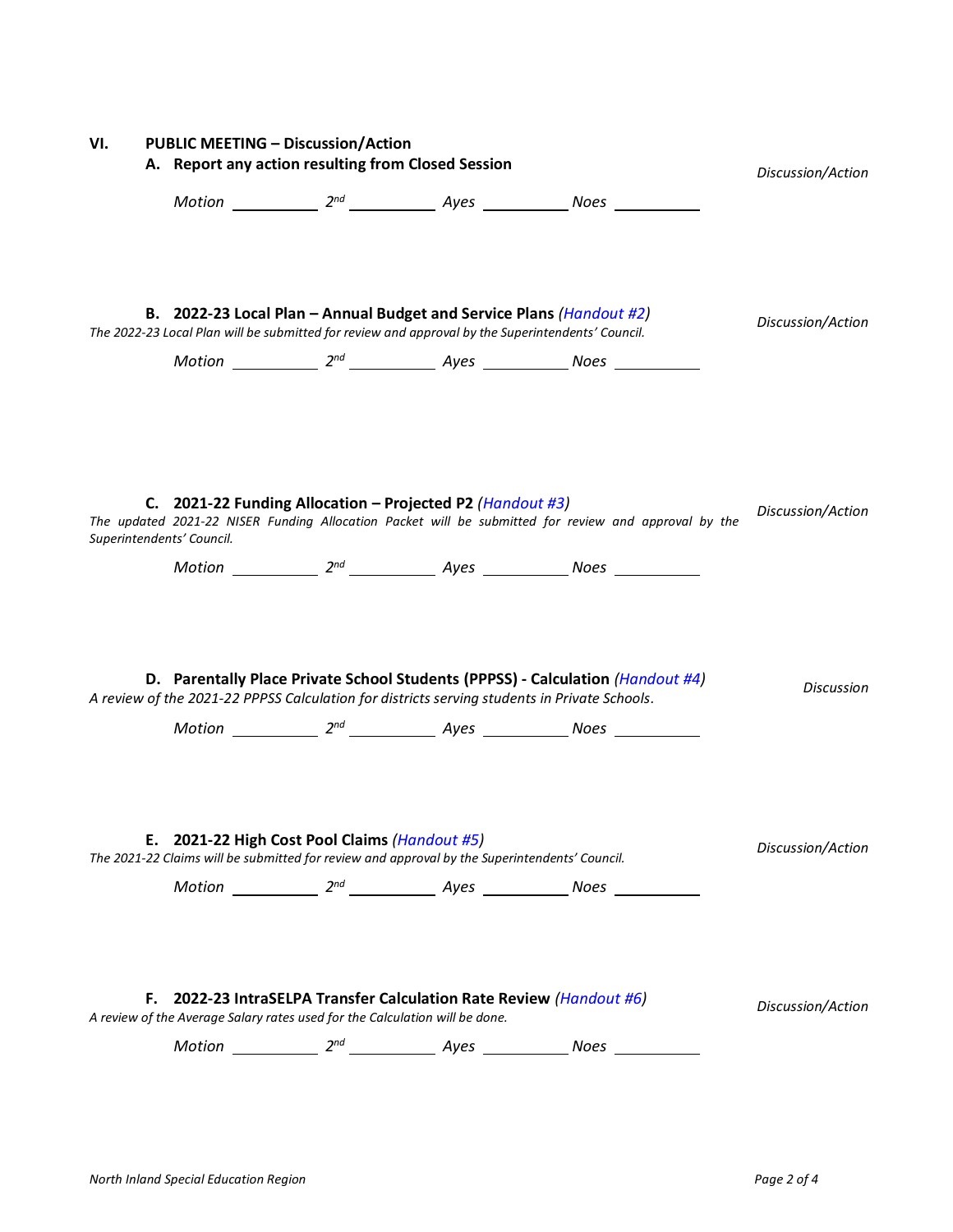#### **G. 3310 Annual Weighted Calculation Process** *(Handout #7)*

*Discussion/Action*

*Item carried forward from May meeting. The Superintendents will discuss whether or not to automatically update the 3310 Weighted Calculation annually.*

*Motion* 2<sup>nd</sup> 2<sup>nd</sup> Ayes 2008 Noes

#### **VII. DISCUSSION**

## **A. NISER SELPA Policies – 1 st Reading**

*The following SELPA Policies are being submitted for First Reading by the Superintendents' Council.*

- 1) 0430 (AR/BP) Local Plan *(Handout #8)*
- 2) 4112.23 (AR) SpEd Staff *(Handout #9)*
- 3) 5144.2 (AR) Suspension Expulsion *(Handout #10)*
- 4) 6159 (AR/BP) IEP-LRE *(Handout #11)*
- 5) 6159.1 (AR/BP) Procedural Safeguards *(Handout #12)*
- 6) 6164.4 (AR/BP) Identification and Evaluation *(Handout #13)*
- 7) 6164.5 (BP) Overrepresentation *(Handout #14) – Removed and incorporated into 0430.*

#### **B. Process for May Meetings**

*Discuss process and timeline for the May meetings.* Schedule: 5/10: CBO Meeting 5/12: Supt Meeting 5/13: Ops Meeting (includes private school meeting)

#### **C. Operations Committee Attendance Criteria**

*Discuss the criteria for attendance at the Operations Committee meetings.*

**D. 2022-23 Assistive Technology (AT) MOU – Days and Costs**

*Discuss the number of days and costs provided by NCCSE.*

#### **E. NISER LEA Payment Process for Professional Development**

*Discuss the process for payment of PD offered to NISER LEAs.*

#### **F. 2022-23 NISER Meeting Calendar** *(Handout #15)*

*Review of the 2022-23 NISER Meeting dates.*